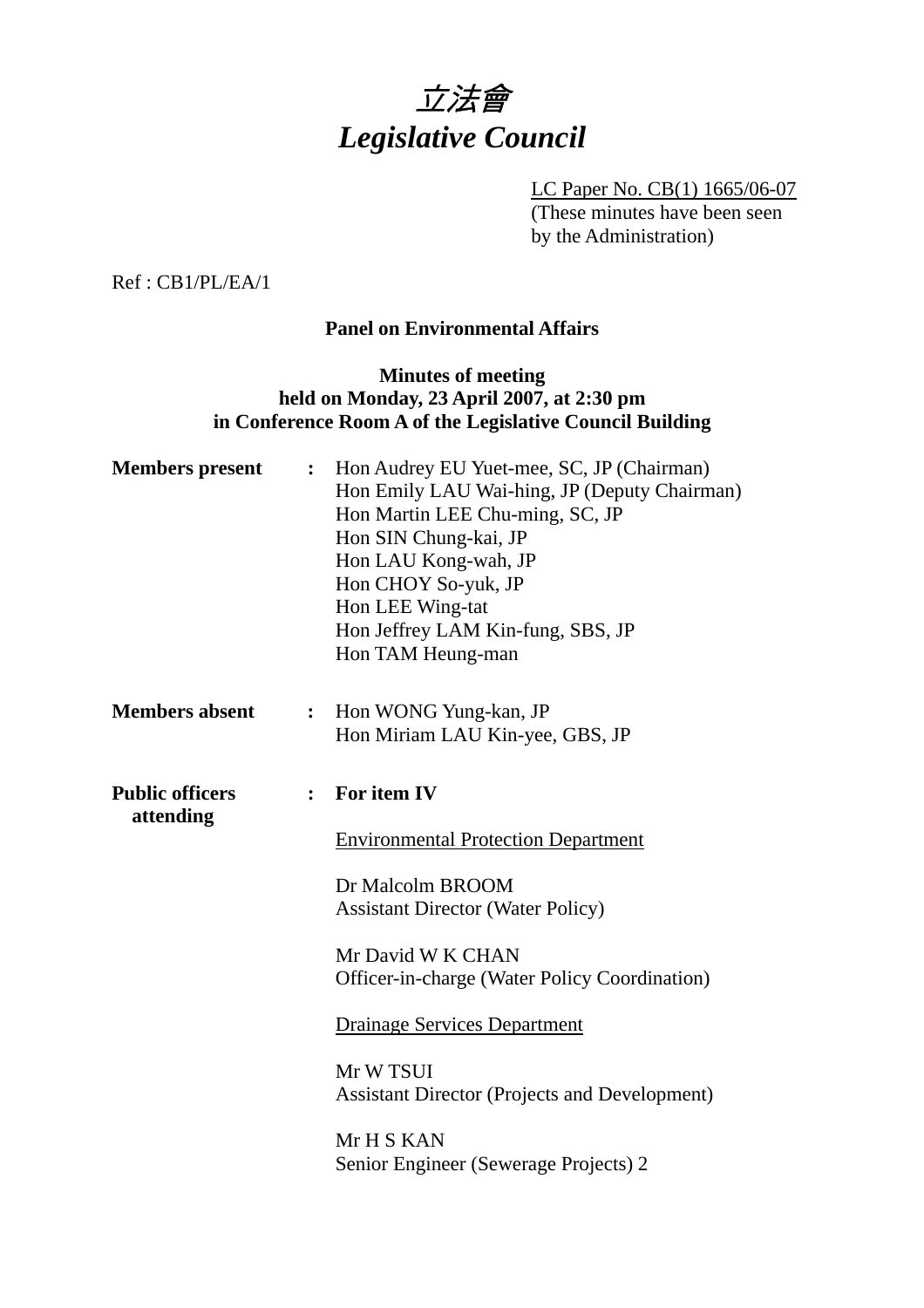### **For item V**

Environmental Protection Department

Mr Eric CHAN Assistant Director (Conservation)

Miss Joceline CHUI Administrative Officer (Conservation Division)

Electrical and Mechanical Services Department

Mr S K HO Assistant Director/Energy Efficiency (Acting)

Mr P K CHEUNG Chief Engineer/Energy Efficiency A

Architectural Services Department

Mr H K WONG Chief Building Services Engineer

Ms Vivian AU Chief Architect

Housing Department

Mr C S HO Chief Building Services Engineer

Mr John NG Chief Architect

Energy Efficiency and Conservation Subcommittee, Energy Advisory Committee

Dr MAN Chi-sum Chairman

- **Clerk in attendance :** Miss Becky YU Chief Council Secretary (1)1
- **Staff in attendance :** Mrs Mary TANG Senior Council Secretary (1)2

Miss Mandy POON Legislative Assistant (1)4

**\_\_\_\_\_\_\_\_\_\_\_\_\_\_\_\_\_\_\_\_\_\_\_\_\_\_\_\_\_\_\_\_\_\_\_\_\_\_\_\_\_\_\_\_\_\_\_\_\_\_\_\_\_\_\_\_\_\_\_\_\_\_\_\_\_\_\_\_\_**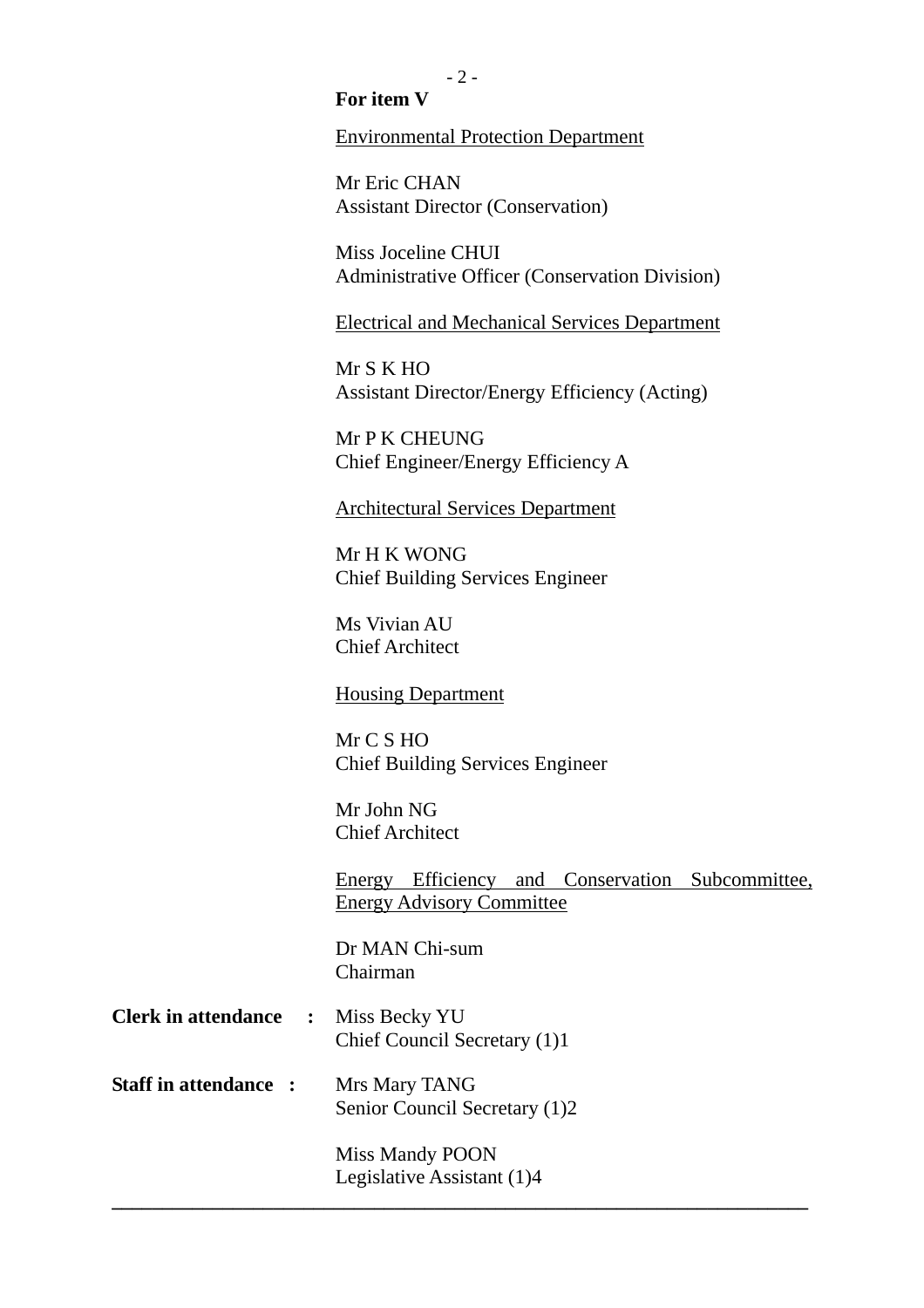**I. Confirmation of minutes**  (LC Paper No. CB(1) 1372/06-07 — Minutes of the meeting held on 26 March 2007)

The minutes of the meeting held on 26 March 2007 were confirmed.

## **II. Information paper issued since last meeting**

| (LC Paper No. CB(1) 1333/06-07 | - Submission from the Democratic                                     |
|--------------------------------|----------------------------------------------------------------------|
|                                | Party on the proposed provision of                                   |
|                                | a permanent aviation fuel facility                                   |
|                                | at Tuen Mun Area 38 District                                         |
|                                | LC Paper No. $CB(1)$ 1395/06-07(01) — Submission from Friends of the |
|                                | Earth (FOE) on global climate                                        |
|                                | changes)                                                             |

2. Referring to LC Paper No. CB(1) 1333/06-07 on the proposed provision of a permanent aviation fuel facility at Tuen Mun Area 38 District, the Chairman informed members said that a case relevant to the proposal was being handled under the Redress System of LegCo. The Panel might wish to await the outcome of the case before deciding on how the relevant policy issues should be followed up. Ms Emily LAU agreed, adding that her office was also following up the subject.

| Ш. | Items for discussion at the next meeting                            |             |
|----|---------------------------------------------------------------------|-------------|
|    | $(LC$ Paper No. CB(1) 1374/06-07(01) — List of follow-up actions    |             |
|    | LC Paper No. CB(1) $1374/06-07(02)$ — List of outstanding items for |             |
|    |                                                                     | discussion) |
|    |                                                                     |             |

3. The Chairman informed members that the Administration had proposed to discuss the following items at the next meeting scheduled for Monday, 28 May 2007, at 2:30 pm -

- (a) 351DS Harbour Area Treatment Scheme, stage 2A planning and design of the upgrading works of Stonecutters Island Sewage Treatment Works and the preliminary treatment works; and
- (b) PWP Item No. 800TH Retrofitting of noise barriers at Kwun Tong Bypass.

According to the Administration, discussion on item (a) would be contingent upon the passage of the Sewage Services (Sewage Charge) (Amendment) Regulation 2007, which was being scrutinized by a Subcommittee set up for the purpose.

(*Post-meeting note*: At the request of the Administration, agenda item (b) had been replaced by the agenda item "A proposal on an environmental levy on plastic shopping bags".)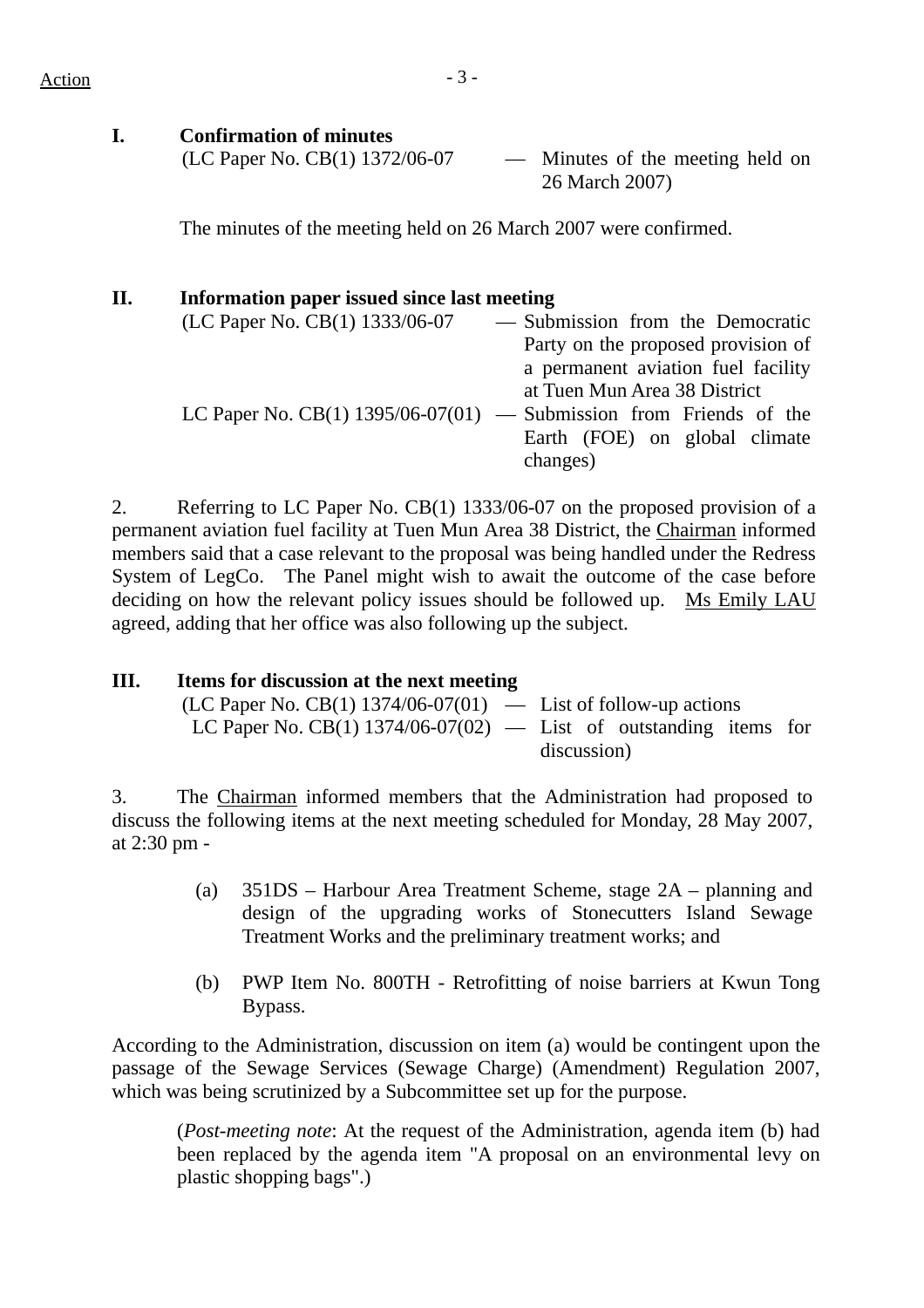4. In view of the increasing international concern about climate changes as a result of global warming, Ms Emily LAU proposed and members agreed that the subject on "Greenhouse gas emissions and their effects on global warming" should be discussed at the next Panel meeting on 28 May 2007. It was also agreed that interested parties should be invited to give their views on the subject.

# **IV. 342DS – Tai Po sewage treatment works stage 5 phase 2A – disinfection**

 $(LC$  Paper No.  $CB(1)$  1374/06-07(03) — Paper provided by the Administration)

5. The Assistant Director of Drainage Services (Projects and Development) (ADDS(PD)) gave a power-point presentation on the Administration's proposal to upgrade the project "342DS – Tai Po sewage treatment works (TPSTW) stage 5 phase 2A – disinfection" to Category A at an estimated cost of about \$50 million in money-of-the-day prices.

6. Ms Emily LAU queried the delay in the upgrading of the proposed project to Category A when it had been upgraded to Category B in September 2005. ADDS(PD) explained that as the construction of TPSTW stage 5 phase 1, which would increase the design capacity of TPSTW from 88 000 to 100 000 cubic metres  $(m<sup>3</sup>)$  per day, would be completed by the end of 2009, the proposed provision of disinfection facilities would tie in the phase 1 works.

7. Miss TAM Heung-man expressed concern about the long construction time for the proposed disinfection facilities which were expected to commence operation in March 2010. She enquired if the construction process could be expedited to about one and a half years to bring about the needed improvement to the water quality on the one hand and reduce the noise nuisance to the residents in the proximity on the other. ADDS(PD) said that the proposed construction time of about two years for the disinfection facilities was considered reasonable having regard to need to purchase, install and test the equipment. Nevertheless, efforts would be made to expedite the construction works as far as practicable. He added that the impact of noise nuisance on residents would not be significant as the disinfection facilities would be located in Tai Po Industrial Estate. In response to Miss TAM's further question on whether the estimated amount of 200 tonnes (or 5%) of construction and demolition (C&D) materials to be generated from the proposal was comparable with other similar works projects, ADDS(PD) answered in the affirmative as the proposal would require some excavation works.

8. Noting that treatment capacity of TPSTW would be increased from 100 000 m<sup>3</sup> per day under the proposed phase 2A works to 120 000  $\text{m}^3$  per day under the remaining phase 2B works, Mr SIN Chung-kai questioned the need for the increase. ADDS(PD) responded that the proposed increase in treatment capacity was meant to meet the demand for sewage services as a result of population growth within the district up to 2016.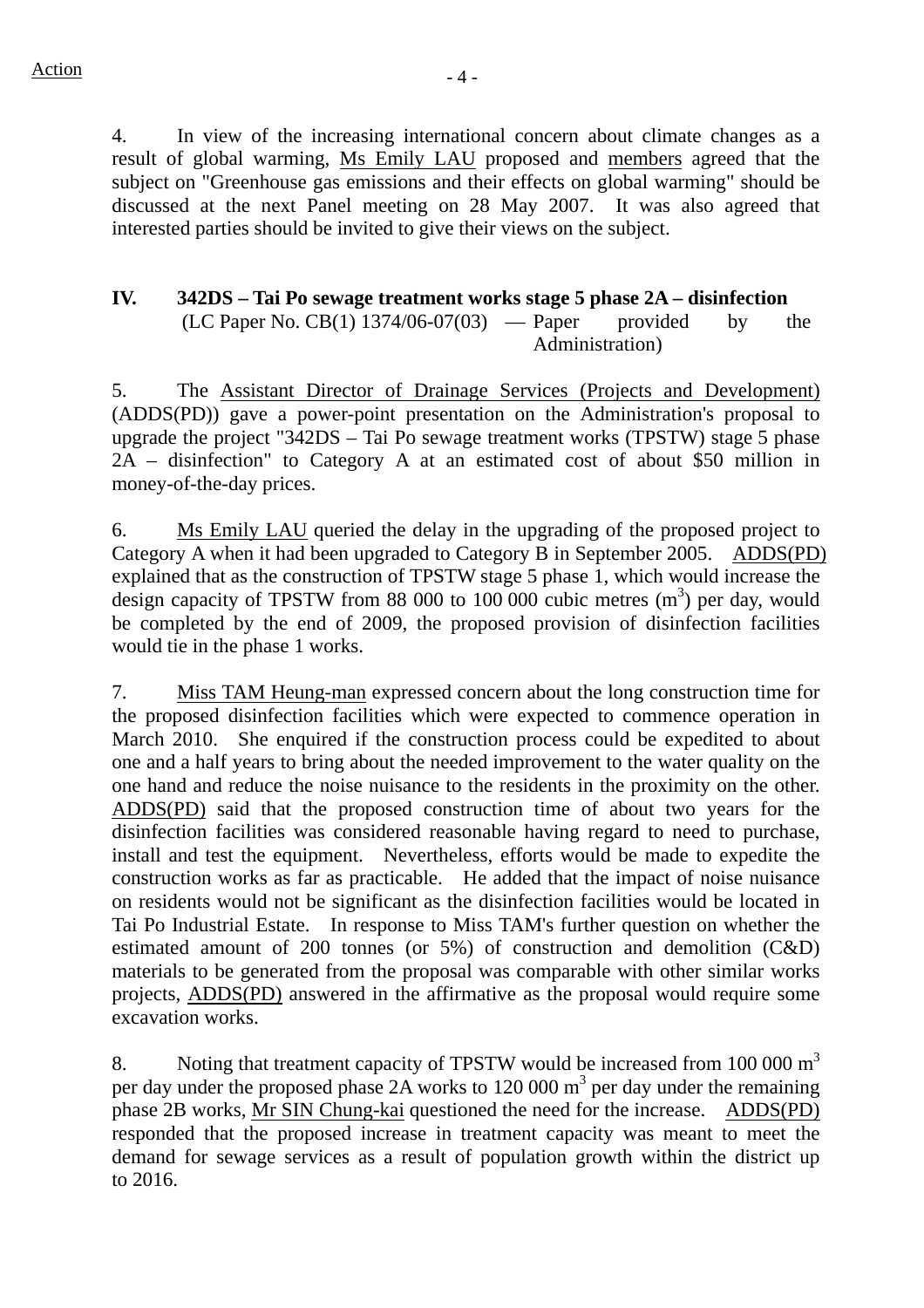9. Noting that the Towngas Company has applied for the use of treated effluent for its operating processes, Miss CHOY So-yuk held the view that there might not be a need to increase the treatment capacity of TPSTW if the Administration approved the application. This would save the resources incurred from treatment of the sewage. Assistant Director of Environmental Protection (Water Policy) (ADEP(WP)) confirmed that the Administration had received a proposal from the Towngas Company for the use of biogas and treated effluent produced at TPSTW. The proposal was still being considered by the Administration. ADEP(WP) added that notwithstanding the Towngas Company's proposal which covered biogas and treated effluent, there was still the need for expanding TPSTW to cope with the increased sewage inflow. Ms Emily LAU opined that the Administration should include the latest progress of the application in its paper to the Public Works Subcommittee (PWSC).

Admin

## Disinfection

10. Miss CHOY So-yuk questioned why ultraviolet (UV) light would be used for disinfection at TPSTW while chlorination would be adopted at the Stonecutters sewage treatment works (SCISTW). ADDS(PD) said that there were a number of options for disinfection of sewage and their applicability would depend on various considerations, such as land requirement, characteristics of the wastewater to be disinfected, quality of effluent to be achieved for the receiving waters etc. Given the space constraints for the use of chlorination, and the better quality of effluent of TPSTW which was a secondary treatment plant, it was considered that the use of UV light for disinfection would be more cost effective. To ascertain the effectiveness of TPSTW in treating sewage, Miss CHOY enquired about the levels of biological oxygen demand (BOD) and chemical oxygen demand (COD) of the sewage before and after treatment. She also enquired about the effectiveness of UV light in removing viruses. The Senior Engineer (Sewerage Projects) 2 said that the average BOD levels before and after treatment at TPSTW during the period from March 2006 to February 2007 were 260 and 5 milligrams per litre respectively while the general COD levels were 500 to 600 units before treatment and between 10 to 25 units after treatment. As for the effectiveness of UV, although virus generally had a higher resistance to disinfectants, effective removal could still be achieved within the normal design dosages. members' request, the Administration undertook to provide supplementary information on the various indicators on effluent of TPSTW, including the levels of BOD, COD and bacteria before and after treatment.

Admin

11. Noting that the secondary treatment at TPSTW was able to maintain BOD and COD at satisfactory levels, Miss CHOY So-yuk queried the need for disinfection using the more expensive UV light. ADDS(PD) explained that the use of UV light was meant to remove *E Coli* since secondary treatment was not able to treat bacteria effectively. Besides, the operating cost of using UV light for disinfection was much lower nowadays as a result of technological advancement. Ms Emily LAU enquired about the effect of UV light on the marine ecology as compared with chlorination. ADEP(WP) explained that as UV light would not have any effect on the chemistry of the receiving waters, it would be able to remove bacteria without affecting the marine organisms.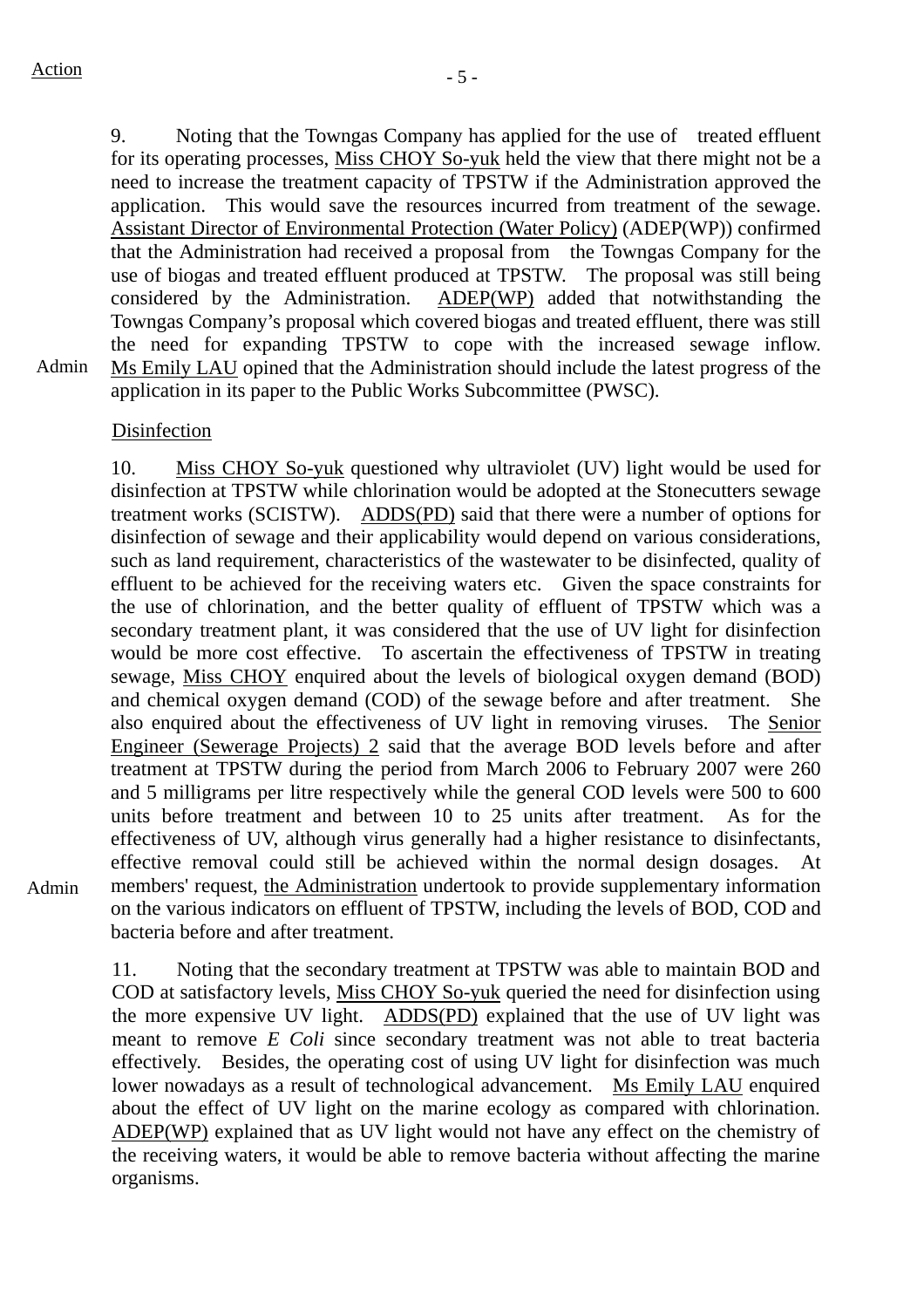Admin

12. Given its lower operating cost and neutral effect on marine ecology, Miss CHOY So-yuk strongly requested that UV light rather than chlorination which would have adverse impact on the marine ecology if used on a large scale, should be adopted for disinfection of the treated effluent at SCISTW. ADEP(WP) explained that in pursuing chlorination/dechlorination at SCISTW, the Administration was seeking to comply with the wishes of the Public Accounts Committee that the provision of disinfection be advanced. This would only be possible by providing chlorination and dechlorination at SCISTW.

13. Mr SIN Chung-kai asked if the quality of the treated effluent which had undergone disinfection at TPSTW was good enough to improve the marine ecology of Tolo Harbour to bring back marine lives, such as sea cucumbers, which were abundant in the Tolo Harbour some years ago. ADDS(PD) said that the proposed disinfection facilities would be able to reduce the *E Coli* levels in the treated sewage to below 1 000 units per 100 millilitres (ml). He added that the treated effluent from TPSTW was first conveyed to the Sha Tin sewage treatment works (STSTW) where the combined Sha Tin and Tai Po effluents were then pumped through a sewage tunnel for discharge at the head of the Kai Tak Nullah. As the treated effluent of TPSTW was not discharged at the Tolo Harbour, it had no effect on the water quality of Tolo Harbour which had remained quite clean over the years.

14. Mr LEE Wing-tat asked if the disinfection of the treated effluent at TPSTW would bring about improvements to the water quality of the Kai Tak Nullah. Mr SIN Chung-kai also enquired about the odour nuisance at the Kai Tak Nullah. ADEP(WP) said that efforts had been made over the years to address the pollution problems associated with the Kai Tak Nullah which was situated in an old and developed area. In the early 1990s, the level of *E Coli* recorded at the Kwun Tong Typhoon Shelters situated at the end of Kai Tak Nullah was 100 000 per 100 ml but this had been reduced to 1 000 per 100 ml in recent years. The dissolved oxygen had also been increased significantly. ADDS(PD) added that the use of UV light for disinfection of effluent at TPSTW would reduce the amount of bacteria, thereby further improving the receiving waters. Coupled with the efforts to be made to improve the drainage services at Kowloon City, it was expected that the nuisance associated with the discharge at Kai Tak Nullah would be reduced. It was also worth to note that the water quality of the Kai Tak Nullah had seen to have improved as fishes were found in the Nullah.

15. Ms Emily LAU enquired whether, apart from the Tai Po District Council, other interested parties such as green groups were consulted on the proposed provision of disinfection facilities at TPSTW. ADDS(PD) said that the Administration had not separately consulted green groups because the environmental impact assessment for the proposal conducted in 2004 had provided an opportunity for all stakeholders to express their views, if any. Nevertheless, in view of the time elapsed, he undertook to update the green groups as requested. Ms Emily LAU said that the Administration should include the outcome of further consultation in the PWSC paper. Consideration should also be given to including green groups in its standing list of consultees in future.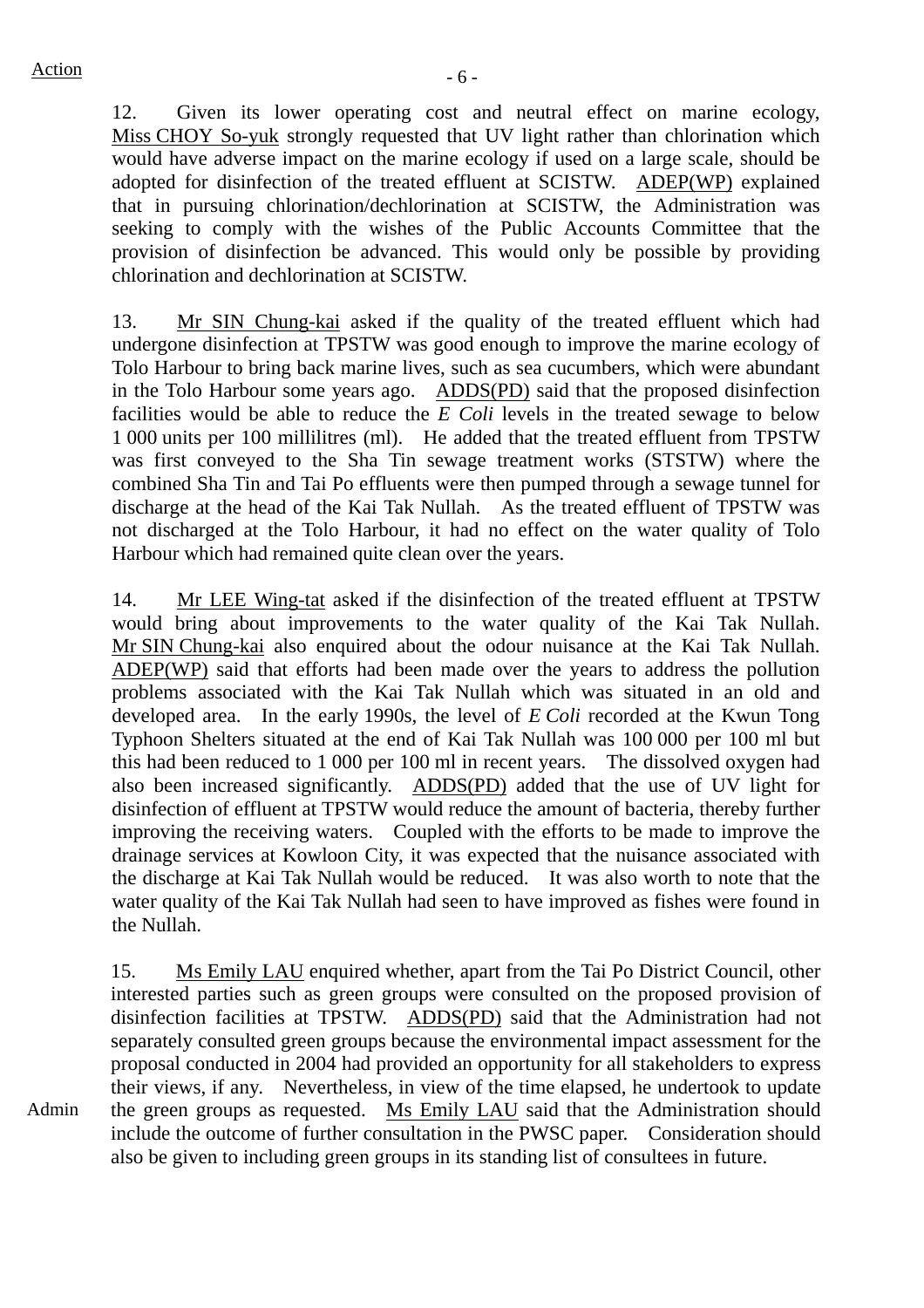Admin

16. To facilitate future discussion on sewerage projects, the Chairman requested the Administration to include in its papers information on various indicators, such as BOD, COD etc before and after sewage treatment. In concluding, members indicated support for the proposal to be submitted to PWSC for consideration.

| V. | <b>Conservation of energy</b>                        |  |                                  |    |     |
|----|------------------------------------------------------|--|----------------------------------|----|-----|
|    | (LC Paper No. CB(3) 363/05-06                        |  | - Follow-up action on motion on  |    |     |
|    |                                                      |  | "Conservation of energy" carried |    |     |
|    |                                                      |  | at the Council meeting on        |    |     |
|    |                                                      |  | 14 December 2005                 |    |     |
|    | LC Paper No. CB(1) $1374/06-07(04)$ - Paper provided |  |                                  | by | the |
|    |                                                      |  | Administration)                  |    |     |

17. The Chairman drew members' attention to a submission on energy conservation policy from the Friends of the Earth (FoE) which was tabled at the meeting. She also informed members that apart from the Administration, the Chairman of the Energy Efficiency and Conservation Subcommittee, Energy Advisory Committee (the Subcommittee) was also invited to attend for discussion of the subject.

(*Post-meeting note*: The submission was circulated to members vide LC Paper No. CB(1) 1460/06-07.)

18. The Assistant Director of Environmental Protection (Conservation) (ADEP(C)) briefed members on the progress of various energy conservation initiatives proposed in the motion on "Conservation of energy" which was carried at the Legislative Council meeting on 14 December 2005.

19. Dr MAN Chi-sum, Chairman of the Subcommittee, said that the Subcommittee had been working closely with the Administration in promoting energy efficiency and conservation. Apart from electricity, energy efficiency and conservation should also apply to other forms of energy, such as town gas. He held the view that the provision of some financial incentives to the general community for the purchase of energy-efficient items would help conserve energy and reduce global warming. This could be evidenced by the good response to the energy conservation fund set up in 2000 by the two power companies to provide financial support for enterprises to purchase energy-efficient items. The fund had been depleted much earlier than expected. He also supported the adoption of greening measures as these would also contribute to energy conservation.

20. Given that the energy portfolio was under the purview of the Economic Development and Labour Bureau (EDLB), Ms Emily LAU questioned why no representatives from the bureau were present at the meeting to answer members' questions. ADEP(C) explained that energy efficiency issues were under the policy portfolio of Environmental Protection Department (EPD) under the auspices of the Environment, Transport and Works Bureau, while the general energy policy was under the purview of EDLB. Ms LAU found the current arrangement not desirable. She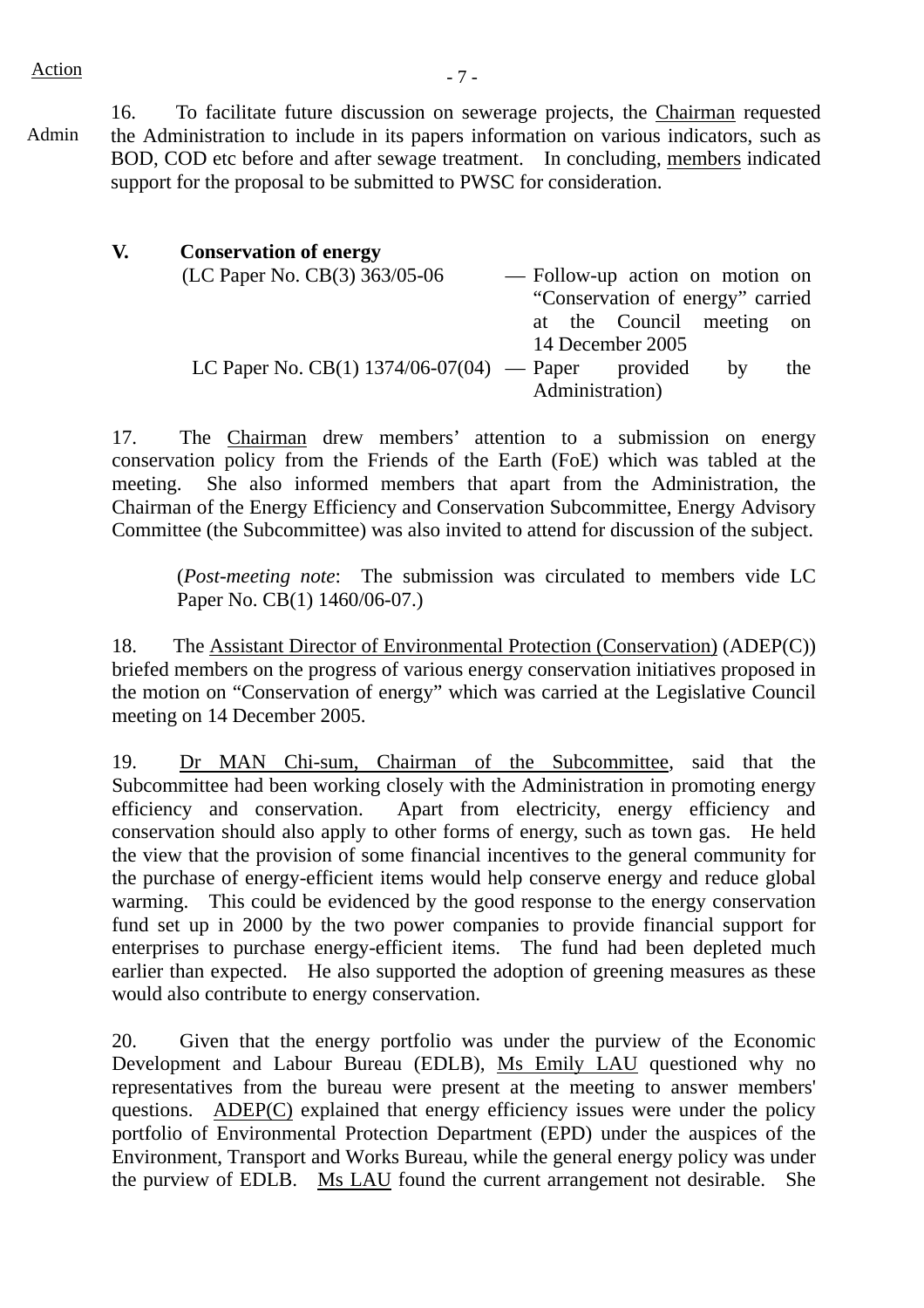sought the views of the Chairman of the Subcommittee on whether amalgamation of the energy and energy efficiency portfolios under one policy bureau would enhance the effective implementation of energy conservation initiatives. Dr MAN Chi-sum considered that the most effective way to conserve energy was to develop a mechanism to encourage consumers to switch to more energy-efficient items. In this connection, the Subcommittee which comprised representatives from major stakeholders, including the power companies, business sector and academics, had decided that it would assume a more proactive role than its usual advisory role in taking forward energy conservation measures. He would also convey members' views to the Subcommittee. Ms LAU said that the Subcommittee should consider increasing its transparency by opening up its meetings and uploading the discussion papers onto the Internet.

21. Referring to the recent speculation that the Government was considering the re-organization of policy bureaux, Miss CHOY So-yuk said that if so, opportunity should be taken to place the energy portfolio under the bureau responsible for the environment rather than economy.

### Energy consumption

22. ADEP(C) said that the energy consumption as measured by per Gross Domestic Product dollar had been reduced over the past 10 years from 240 Terajoule per billion dollars in 1994 to 191 Terajoule per billion dollars in 2004. Miss CHOY So-yuk disagreed with the Administration that the energy consumption rate in Hong Kong was decreasing. She pointed out that there was an annual increase of about 3% in energy consumption in the commercial sector, which was disproportionate to population growth. Referring to paragraph 2 of FoE's submission, Ms Emily LAU also pointed out that based on the statistics provided by the Census and Statistics Department, the growth in population between 1990 and 2006 was 19.9% while the increase in electricity consumption over the same period was 75%, of which the consumption by households had surged by 86.1%. These figures were in conflict with the statement in paragraph 2 of the Administration's information paper that "the total energy consumption at end-use level in Hong Kong grew at an average rate of 1.2% per annum in the last decade". She also noted with concern that Hong Kong's energy consumption per capita was higher than that of United Kingdom and Italy. There was an urgent need for the Government to adopt more effective energy conservation measures, particularly after the Legislative Council had beaten the Central Government Offices in the competition on energy conservation.

23. ADEP(C) said that the average annual growth rate of 1.2% in total energy consumption was derived based on the Electrical and Mechanical Services Department (EMSD)'s detailed annual survey on the total end-use energy consumption in Hong Kong. As regards FoE's submission, the Chief Engineer/Energy Efficiency A (CE/EEA) said that the bases used by the Administration and FoE were quite different in that the total energy consumption referred to by the Administration included all forms of energy, including electricity, oil and fuels while FoE only focused on electricity consumption. The Assistant Director/Energy Efficiency (Acting) (Atg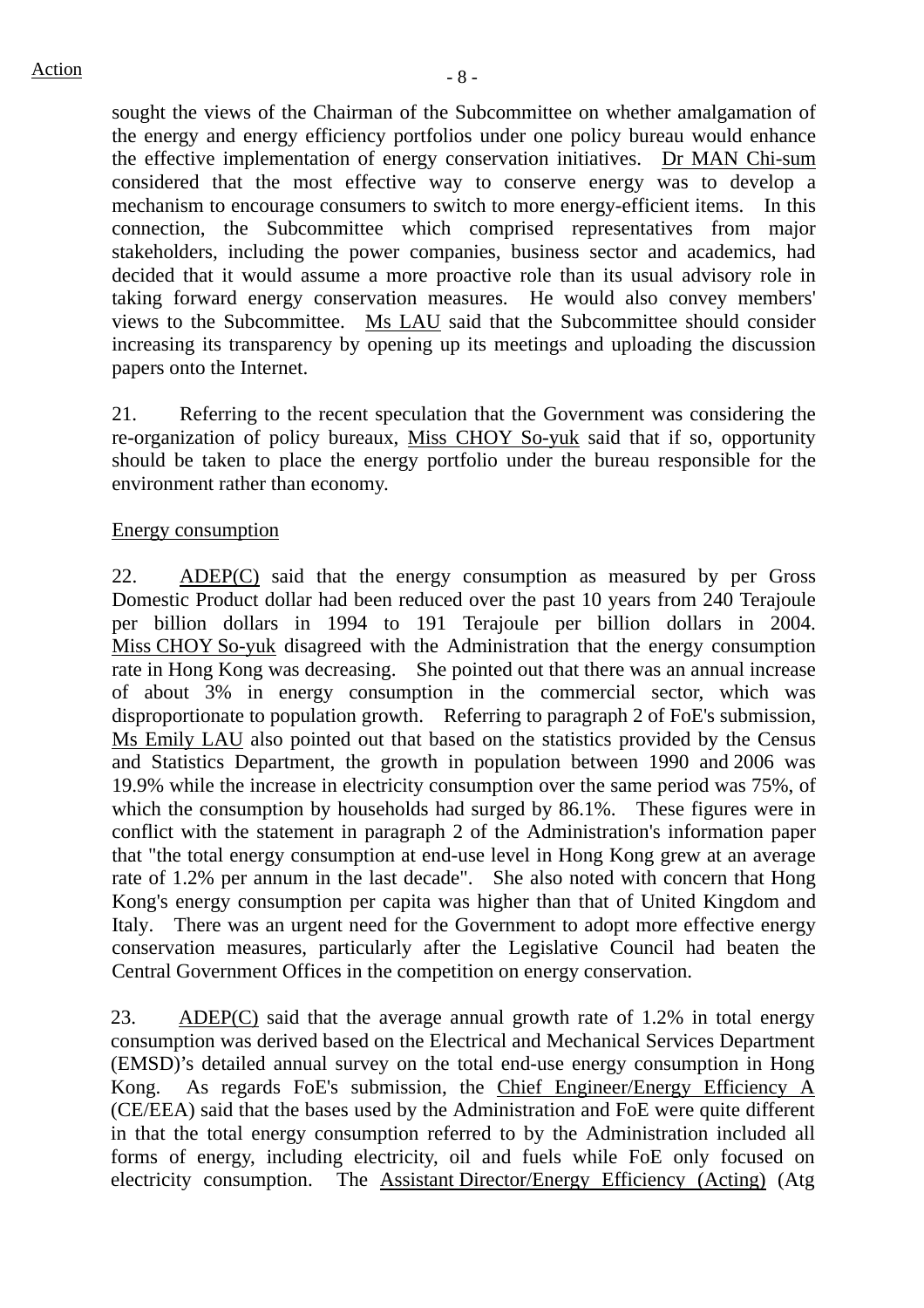Admin AD/EE) said that as the bases for deriving the figures might not be the same, he would need to carefully analyze the findings of FoE. To facilitate comparison, Ms Emily LAU requested that a breakdown on the total energy consumption by different forms of energy, including electricity, oil and gaseous fuels, should be provided. The Chairman also requested the Administration to provide a written response to FoE's submission.

24. Mr LEE Wing-tat enquired about the energy consumption of different types of buildings, including commercial, residential and Government buildings, and in particular, the trend of energy consumption in commercial buildings. Miss CHOY So-yuk said that according to her own information, the electricity consumption of commercial buildings was on a rise. CE/EEA said that the trend of energy consumption in commercial and Government office buildings had been set out in the energy database of EMSD. A comparison had been made on the energy consumption indicators of commercial and Government office buildings. The median range of energy consumption indicators had been used as the benchmark for the rating of energy-efficient buildings. Those with energy consumption lower than the median would be rated as energy-efficient buildings. ADEP(C) added that under the Building (Energy Efficiency) Regulation of the Buildings Ordinance (Cap 123), any plans for building works should include, among others, a statement and calculation of the overall thermal transfer value of the building. At members' request, the Administration undertook to provide information on the electricity consumption of commercial buildings in recent years.

Admin

Energy efficiency

25. Miss TAM Heung-man asked if the Government would take the lead in the application of energy conservation measures by adopting energy-efficient features in the construction of the Government headquarters at the Tamar Complex. ADEP(C) said that a technical circular was issued in November 2005 requiring all works departments to apply energy-efficient features in new Government buildings and retrofitting projects where feasible. They were also required to fully comply with the Building Energy Codes issued by EMSD. It followed that the Tamar Development Project would be required to comply with these energy-efficient requirements.

26. Mr LEE Wing-tat enquired about the benchmark in assessing energy efficiency in buildings. He held the view that energy efficiency measures should not be confined to Government buildings but should apply to all other buildings, in particular, shopping malls where the indoor temperature were usually kept at a much too low level. He asked if the Administration had any records on the energy consumption of office buildings and shopping malls and whether efforts had been made on energy conservation and if so, the energy savings achieved. Atg AD/EE said that EMSD had issued four Building Energy Codes on lighting, air-conditioning, elevators and electrical installations. It had also called upon building owners to provide information on their electricity consumption to facilitate the establishment of a database at EMSD's website. As for the electricity consumption of Government office buildings, Atg AD/EE said that it was 262 kilowatt hours (kWh) of electricity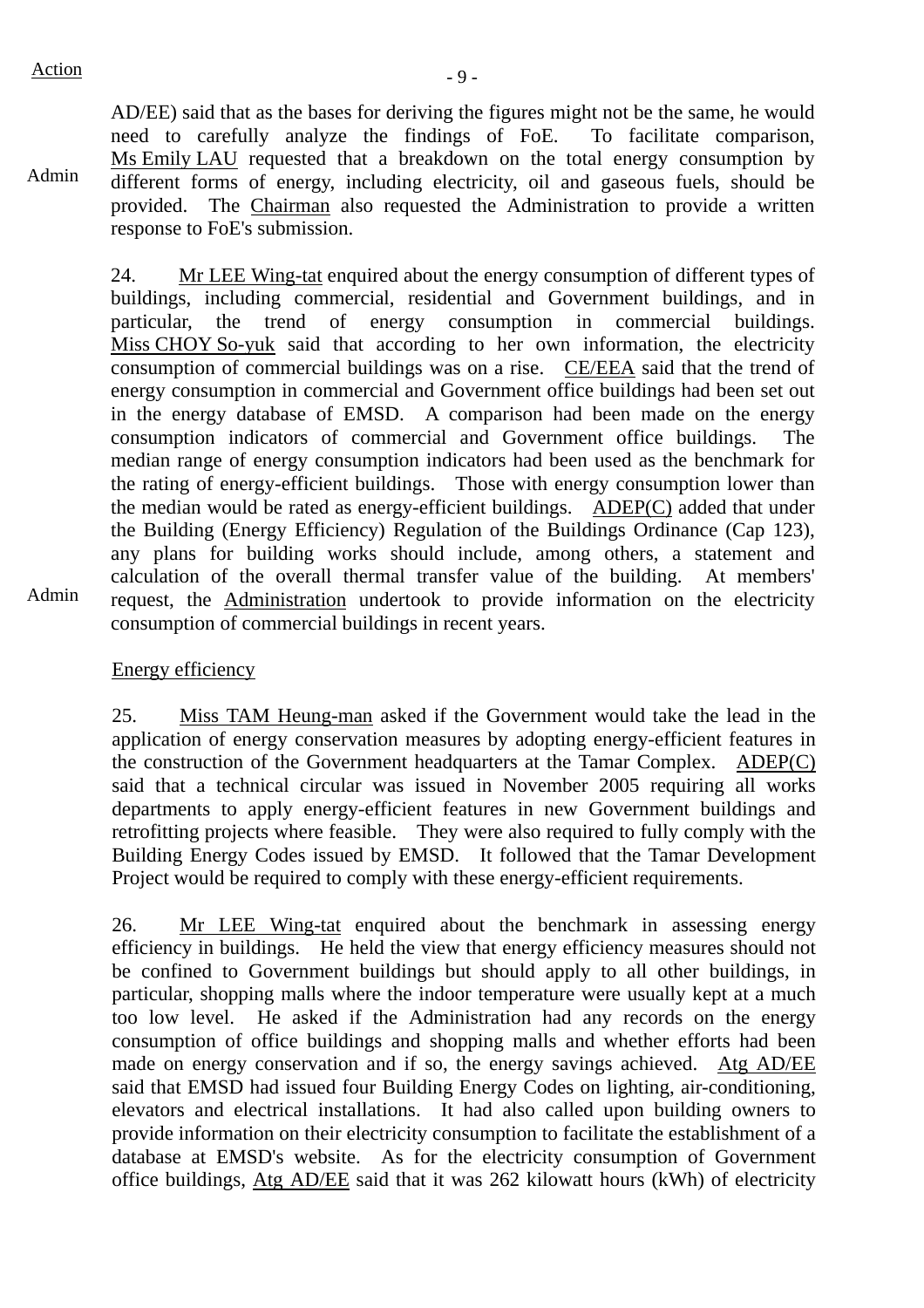per square metre in 2002-03. The consumption rate had since been lowered to between 240 and 250 kWh of electricity per square metre in 2005-06 with the efforts made in energy conservation. Information on the energy consumption by commercial sector could be found in EMSD's energy database.

27. Referring to the "Hong Kong Energy Efficiency Registration Scheme for Buildings" (the Registration Scheme) launched in 1998, Miss TAM Heung-man noted that only 580 buildings had taken part in the Registration Scheme up to 2006. She opined that there was a need to encourage building owners to conserve energy, in an attempt to reduce global warming. ADEP(C) said that efforts had been made to promote the Registration Scheme which was implemented on a voluntary basis. More buildings had since participated in the Registration Scheme in recent years. By way of illustration, the number of certificates issued under the Registration Scheme had increased from 26 in 2001-02 to 1 783 in 2006 covering 718 building venues and 2 003 installations. In response to Miss TAM's further enquiry on the provision of financial incentives for the adoption of energy efficiency measures in commercial buildings, ADEP(C) confirmed that the management companies of commercial buildings had been encouraged to consider providing incentives to encourage their occupiers to adopt energy efficiency measures.

28. Miss CHOY So-yuk opined that apart from the formulation of a set of comprehensive energy conservation policies, more could be done to further promote energy conservation and efficiency. This included the provision of greening measures, such as green rooftops and vertical greening, application of demand side management on power generation, installation of automatic lighting on/off control systems in public housing estates (PHEs) and development of renewable energy (RE). As proper management of central air-conditioning systems could help reduce electricity consumption by 30%, the Administration should conduct a trial in one of the Government buildings using central air-conditioning systems. She also considered it necessary to include carbon dioxide in the emission reduction target.

29. The Chief Building Services Engineer (CBSE) said that the Housing Department (HD) had been taking actual and effective measures to conserve energy in PHEs. HD has also considered various operational measures, such as automatic ON/OFF control of lighting at the lift lobbies, to save energy. However this initiative had not been implemented in view of practical difficulties and genuine safety impact on tenants. Meanwhile, all public areas of PHEs had been retrofitted with energy-efficient lightings. The Chief Architect added that a pilot study would be conducted on vertical greening in PHEs. ADEP(C) also agreed to follow up on the proposed management technique to achieve 30% savings in the electricity consumption of air-conditioning systems and explore the feasibility of having a trial for Government buildings with central air-conditioning systems.

30. Miss CHOY So-yuk enquired about the new initiatives which the relevant departments would take to improve energy efficiency. ADEP(C) said that the Energy Efficiency (Labeling of Products) Bill had just been introduced into the Legislative Council the week before. It was expected that with the implementation of the Bill,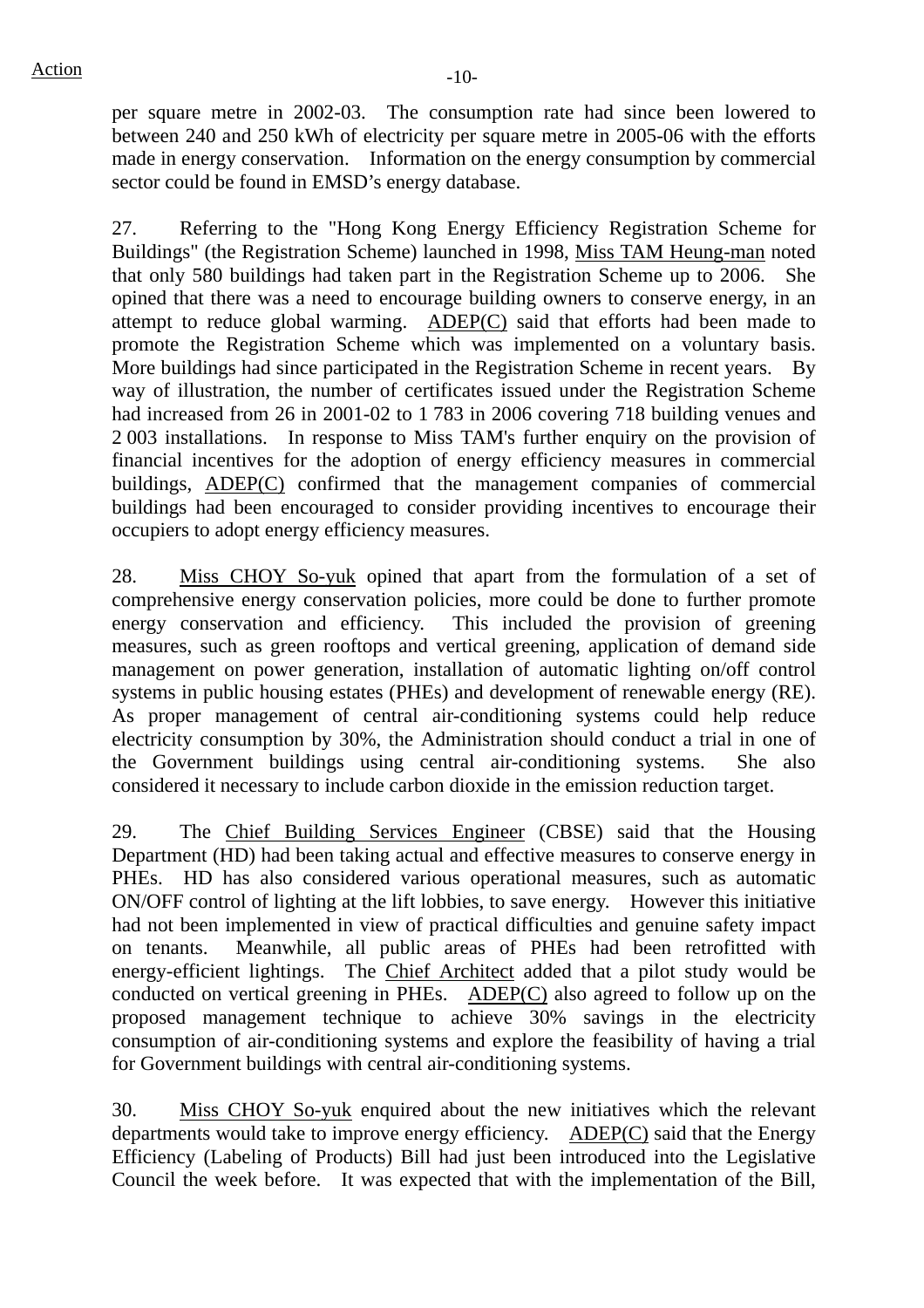there would be energy savings of about \$135 million per year. Meanwhile, EMSD had updated the four Building Energy Codes to further promote energy efficiency measures and to encourage more buildings to participate in the Registration Scheme. CBSE said that the design of PHEs fully complied with the Building Energy Codes. In fact, HD was the first department which joined the Registration Scheme. It would continue to identify more energy-efficient forms of lighting for use in PHEs. Consultation with the University of Hong Kong was underway to explore the feasibility of applying solar and wind energy in PHEs. The CBSE said that the Architectural Services Department would continue its endeavour to apply energy-efficient measures in the design and construction of buildings. Energy saving measures, such as installation of automatic lighting ON/OFF control systems, would be applied to new buildings as appropriate. Pilot schemes, including those relating to the use of RE, would be conducted. Atg AD/EE said that EMSD would be exploring the feasibility of using solar energy in air-conditioning systems. ADEP(C) said that a total of \$170 million had been earmarked for EMSD to implement energy efficiency measures in Government premises in the next four years. About \$120 million had already been spent in the past two years. It was expected that savings of 36 million units of electricity would be achieved through the combined efforts. Miss CHOY said that she would personally follow up these conservation measures with individual departments concerned.

### Renewable energy

31. Mr SIN Chung-kai said that the reduction in energy consumption in recent years might be due to the relocation of industries to the Mainland. As such, there was no room for complacency although the per capita electricity consumption in Hong Kong was lower than many other countries. Besides, the per capita electricity consumption per square metre in Hong Kong might be higher than others in view of its density of development. He therefore supported the development of RE, such as the use of solar panels and wind turbines, in Hong Kong starting with schools/universities. A mechanism should be worked out to allow grid connection so that any surplus electricity generated from RE could be sold to the power companies. This would encourage enterprises to set up their own RE systems.  $\triangle DEF(C)$  said that the Government had been making on-going efforts to promote the use of RE in public works projects. The technical circular issued in 2005 had called for works departments to incorporate RE technologies in all public works projects as far as practicable. So far, the Administration had implemented 39 RE projects in various premises, with another eight projects under planning. It had also proposed in the Stage II Consultation Paper on the Future Development of the Electricity Market in Hong Kong measures to encourage power companies (including higher rate of return for RE infrastructure) to develop RE. In addition to the technical guidelines on access of small-scale RE systems to the grids, which had been worked out by EMSD in consultation with the power companies and interested groups, EMSD was working on new guidelines for grid access to larger RE systems over and above 200 kilowatts.